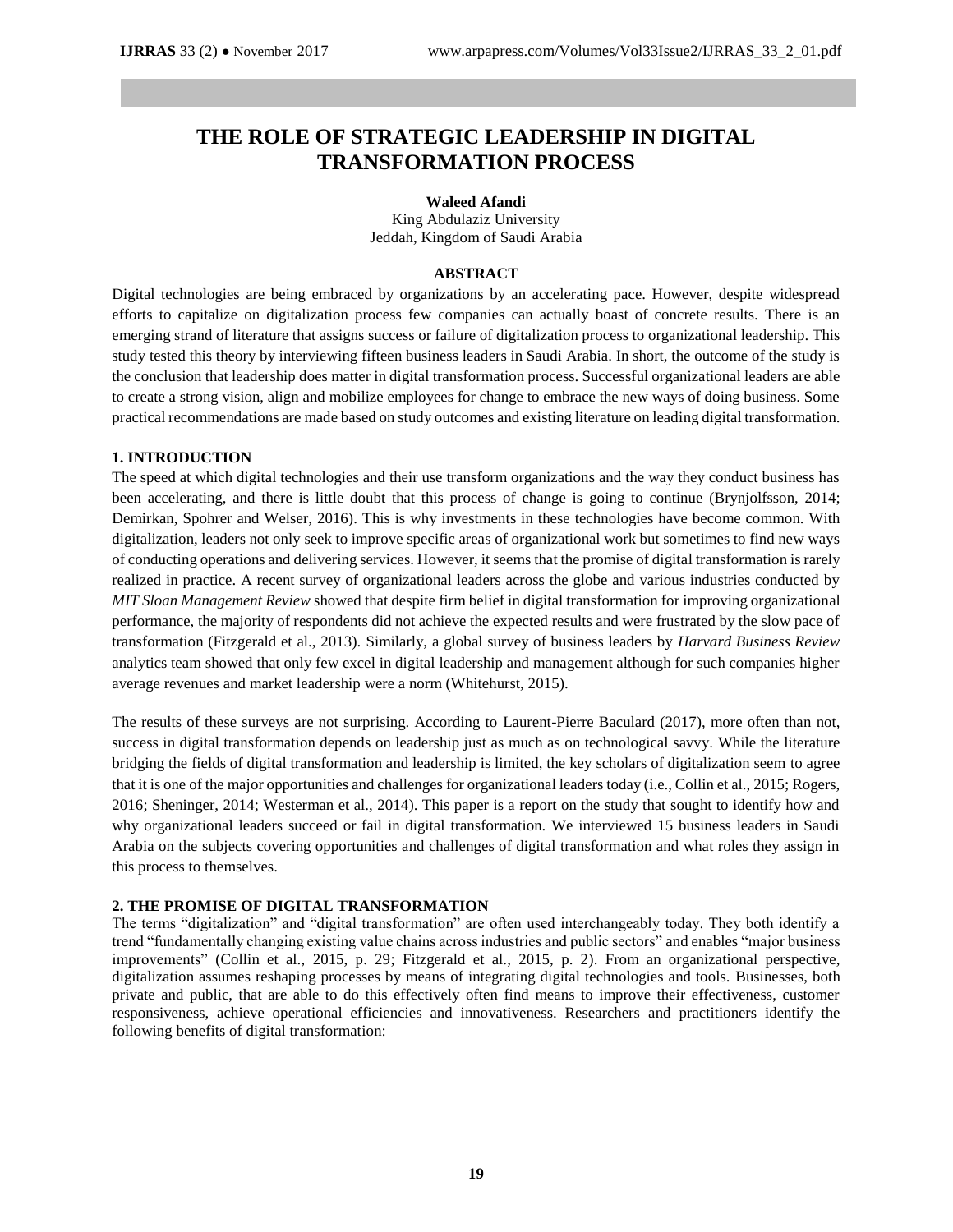- *New service offerings and business models*. Examples are Uber, Airbnb, new forms of online banking, social networks, crowdfunding initiatives etc.
- *Automation of some common activities*. This may come through artificial intelligence prototypes such as Apple Siri, Google Now, and IBM Watson; hardware hubs such as Amazon Echo and Google Home; or customer interaction tools such as Zendesk, Linkit, and Brandfolder
- *Improving employee productivity and creativity*. Such improvements arise from faster decision making, service speed and response, stronger connectivity, and higher levels of collaboration.
- *Enhancing customer experiences.* This comes from creation of new service system types and improving value propositions of the existing services. Some obvious examples include online broker and payment systems, eauctions, applications markets such as Google Play and iTunes, and others.
- *Improving operations efficiency and accuracy.* Automation of transport, logistics, production processes, and product/service delivery systems substantially improve quality, decrease time of delivery, and reduce costs
- *Personalization of services and products*. Digital technologies enable fast response to changing customer needs and preferences. They also allow for integrating customers in the process of service creation and delivery (Berman, 2012; Demirkan et al., 2016; Kahre et al., 2017).

The respondents in our survey largely confirmed strong expectations about digitalization of their businesses. Specifically, most expectations were related to improvements in customer connectivity and relationships, streamlining of operations, and having access to critical information for faster market responses. The majority of business leaders in our survey (10 in total) saw digital tools as "powerful analytical tools" and "decision making enablers." Seven respondents stated that they looked for decreasing decision making timeframes and improving information processing. Seven more mentioned that digitalization should help their organizations to build new modes of interaction with customers and create new ways of offering services. Some respondents were specific in mentioning particular technologies that they believed had great potential for their businesses. Among them are cloud computing, social media, smart digital devices, and to some extent artificial intelligence.

At the same time, the area where the most notable benefits from digitalization were reported was customer service. Specific examples mentioned were improved customer experience and using social media to both promote products and keep in touch with the core customer base for quick responsiveness. Serious improvements in customer communications were mentioned by six respondents while four more admitted that digital tools "helped" them in better understanding the needs of their customers. Moreover, three respondents claimed that digital technologies have contributed to their revenue increase and expansion of customer base. Overall, there was a clear message that business leaders expected a wide range of benefits from digital transformations of their businesses. Most commonly integrated tools were social networks, digital communication devices and automation processes. In this area, our study findings were in line with the existing literature on the expected and real benefits of digital transformation.

## **3. THE CHALLENGE OF DIGITAL TRANSFORMATION**

Despite the reported benefits of digital transformation, few see it as an easy process to implement. Further, according to Fitzgerald et al. (2015), most companies actually struggle to receive clear cut benefits from this process. Importantly, while it was previously believed that the lack of technological knowledge and the prevalence of legacy systems was the common obstacle to successful digital transformation, recent literature supports the idea that the problem is often in the lack of leadership for this kind of transformation (Baculard, 2017; Kahre et al., 2017; Whitehurst, 2015). Indeed, in many cases, companies where leveraging technology is not an issue still report challenges in digitalization (Fitzgerald et al., 2015). Baculard (2017) wrote that many organizations commit a common mistake by investing large sums of money and deploying digital technologies as soon as possible. This often leads to the lack of effort coordination and absence of harmonious integration of technology throughout organizations. Similarly, Westerman (2014) noted that failures in digital transformation are usually products of either deployment without coordination or the lack of involvement from organizational leaders.

A comprehensive study by Fitzgerald et al. (2015) revealed that there are several sets of factors that usually act as hurdles in the process of digital transformation. In some organizations, the problems were related to the lack of urgency across all levels; in others it was culture; and yet in others the problems existed in organizational constraints. However, a comprehensive look at these sets of obstacles reveals that they could be addressed through effective leadership. As Westerman (2014) noted, the key task in digital transformation is to push the company in a different operational mode, and this is the task for executives. If they are not able to create a case for digital transformation and lead organization through changes, all efforts are likely to fail.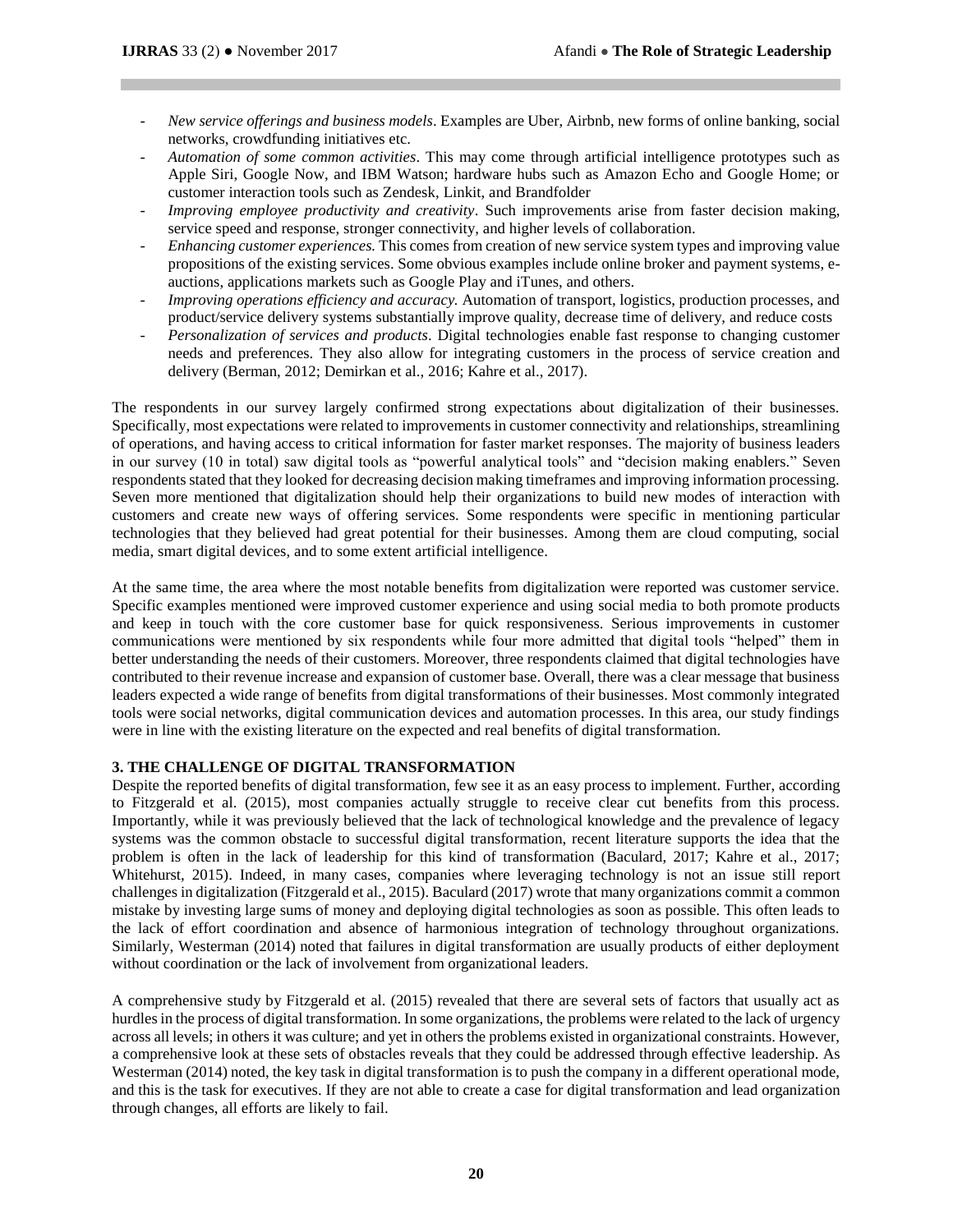The results of our survey also revealed the many challenges of digital transformation process. More than half of the respondents (9 in total) reported substantial obstacles in meeting the objectives of digital transformation. Interestingly, five respondents struggled to identify the clear agenda for digital transformation which indicates the lack of clear goals. With ten respondents feeling that digital transformation in their organizations either did not bring the expected results or only partially fulfilled its initial purpose, the question of obstacles to the process remained wide open. However, organizational politics and leadership issues came to the fore. Eight respondents could not clearly formulate the vision behind their digital transformation efforts. Six respondents were not able to identify a roadmap for their digital transformation process. While nearly all respondents acknowledged the importance of aligning organization leadership goals with digital transformation process, only three could clearly formulate how that worked in their organizations. Some respondents mentioned such obstacles as old technology prevalence, employee unwillingness to implement innovations, and rigid organizational structures. However, when asked whether these issues could be addressed and resolved by leadership agenda, everyone said yes. The lack of time then was mentioned often as an issue that does not allow leaders to address this effectively.

## **4. THE ROLE OF LEADERSHIP**

The results of our survey demonstrated that technology itself was hardly an issue in determining success or failure of digital transformation efforts. Rather, leadership was the primary factor. Whitehurst (2015) introduced the idea of "digital acumen" in leaders as an ability to effectively integrate digital innovations throughout organizations. This term is closely related to what Fitzgerald et al. (2015) called "the digital imperative" – maximizing digital transformative effects through leadership and coordination. Their research revealed that the companies embracing this imperative have, on average, much better business results than their leaders. Importantly, simply understanding the major opportunities and challenges of digital transformation was found insufficient. Building and communicating a clear vision for transformation was found essential for effectively executing digitalization.

This carries several important implications for leadership practice overall and combining leadership with digital transformation specifically. Researchers identified that digital transformation often involves restructuring organizational context and culture (Chew, 2015; Rogers, 2016). Westerman et al. (2014) wrote that this requires strong leadership capabilities at least in four areas: 1) creating vision; 2) engaging employees; 3) focusing on digital governance; and 4) merging digital technologies with organizational processes. Baculard (2017) envisioned leading digital transformation as a three-step process where leaders would define where change is needed; choreograph the change; and empower people. The first action assumes creating a clear point of view about where digital transformation will take place and what exactly is expected from it. The second action assumes defining new roles and processes, acquiring new skills, and mobilizing others for change. Finally, the third action assumes involvement of "digital champions" who would act as promoters of digital transformation as enablers of employees.

In our survey, we defined respondents with high, medium, and low levels of success in digital transformation efforts. In line with the researchers mentioned above, we found strong relationship between the ability to lead digital transformation and its success for organizations. Successful leaders demonstrated ability to create the framework of digital change prior to actual transformation efforts. They mentioned developing an appropriate vision for transformation, identifying the key areas of transformation, and defining goals and objectives. Those leaders stated that equipped with these tools they were able to align organizational employees with their own visions of what the company was and would be after the transformation process ends. Clear communication across organization was also mentioned as essential by the successful leaders. They mentioned that it was as much important to explain why the company would undergo digital transformation as to declare such transformation. When organizational members had a good idea of why the organization would head that way, they would be easier to engage. One respondent specifically mentioned that "explanation of goals and directions helped create momentum for change and motivate organizational members." Successful leaders would also mention strong efforts in coordinating transformation activities across organizations. As one responded argued, "leaders need to keep an eye on the process and make sure that everyone fully understands their roles in it."

Interestingly, organizational leaders who succeeded in digital transformation of their businesses had a fundamentally different perception of obstacles and challenges to this process from the perspective of those who saw mediocre or no positive results. Whereas the latter considered obstacles as the major reasons for their failures, the former treated challenges and obstacles as a necessary part of successful transformation. This embracing attitude was succinctly explained by one respondent: "*no leader can predict everything and run a completely smooth process of digital transformation. However, every leader should be able to identify obstacles when seeing them and address them timely and effectively. Doing nothing in this process or complaining are the same as deliberately trying to stall the process,*